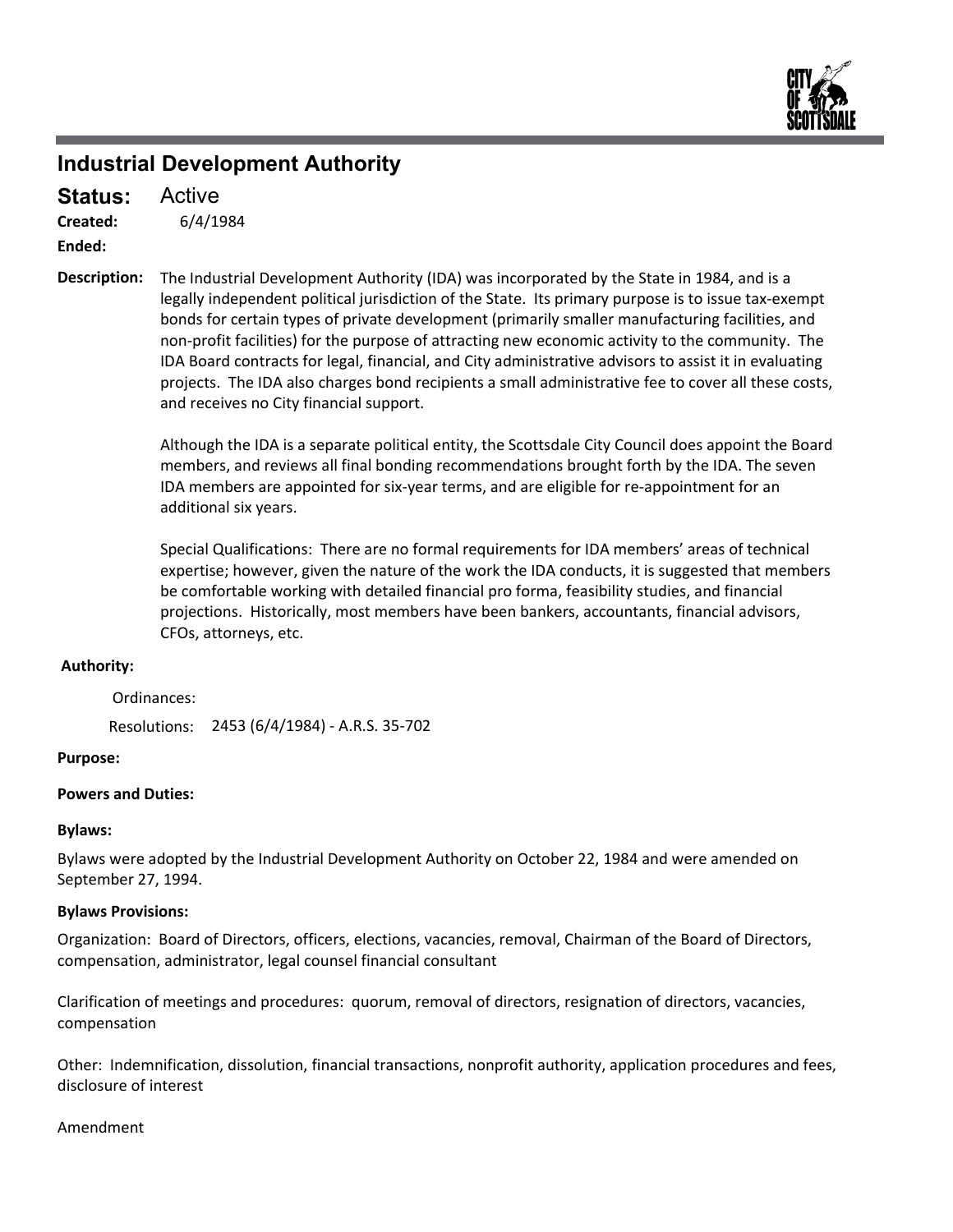#### Rules and regulations

**Bylaws Link:** [http://www.scottsdaleaz.gov/Assets/ScottsdaleAZ/Boards/bylaws/Industrial+Development+Auth](https://www.scottsdaleaz.gov/Assets/ScottsdaleAZ/Boards/bylaws/Industrial+Development+Authority.pdf) [ority.pdf](https://www.scottsdaleaz.gov/Assets/ScottsdaleAZ/Boards/bylaws/Industrial+Development+Authority.pdf)

### **Notes:**

On June 4, 1984, the Council adopted Resolution No. 2453, authorizing the filing of the articles of incorporation for the establishment of an Industrial Development Authority for the City of Scottsdale. The first appointments were made by Council on August 7, 1984.

**Associated Boards:** None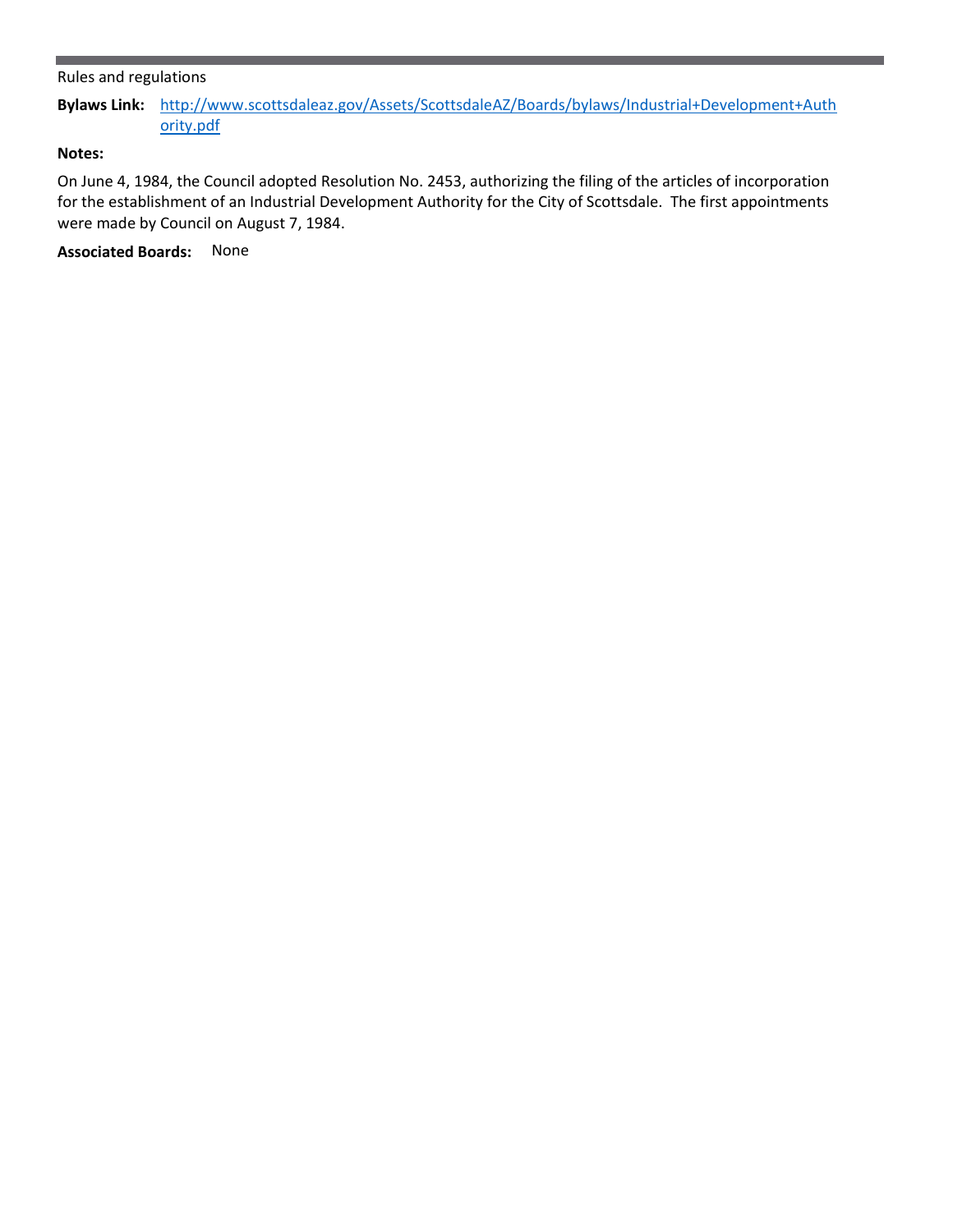| <b>Industrial Development Authority</b> |                |                 |               |  |  |  |
|-----------------------------------------|----------------|-----------------|---------------|--|--|--|
| <b>Membership Report</b>                | Date Appointed | Term Begin Date | Term End Date |  |  |  |
| Jeffrey Greene - Current Member         | 10/6/2020      | 10/6/2020       | 10/6/2026     |  |  |  |
| Mary Grier - Current Member             | 3/2/2021       | 3/2/2021        | 3/2/2027      |  |  |  |
| David Hyde - Current Member             | 2/18/2020      | 2/18/2020       | 2/18/2026     |  |  |  |
| Evelyn Racette - Current Member         | 2/18/2020      | 2/18/2020       | 2/18/2026     |  |  |  |
| Daniel Stewart - Current Member         | 3/2/2021       | 3/2/2021        | 3/2/2027      |  |  |  |
| Thomas Williams - Current Member        | 3/2/2021       | 3/2/2021        | 3/2/2027      |  |  |  |
| Eloy Yndigoyen - Current Member         | 5/21/2019      | 5/21/2019       | 5/21/2025     |  |  |  |
|                                         |                |                 |               |  |  |  |
| Carol Ackerman                          | 4/16/2002      | 4/16/2002       | 12/18/2007    |  |  |  |
| <b>Bill Arthur</b>                      | 8/7/1984       | 8/7/1984        | 8/7/1988      |  |  |  |
| <b>Jay Berens</b>                       | 4/25/2006      | 4/25/2006       | 4/25/2012     |  |  |  |
|                                         | 4/17/2012      | 4/25/2012       | 1/27/2017     |  |  |  |
| Marc Blonstein                          | 9/13/2011      | 9/13/2011       | 9/13/2017     |  |  |  |
| John Bradley                            | 9/12/2017      | 9/12/2017       | 9/12/2023     |  |  |  |
| Dick Brown                              | 8/7/1984       | 8/7/1984        | 8/7/1986      |  |  |  |
| James Bruner                            | 12/1/1997      | 12/1/1997       | 12/1/2000     |  |  |  |
| <b>Bruce Campbell</b>                   | 9/14/1992      | 9/1/1992        | 9/1/1998      |  |  |  |
| Dottie Fargotstein                      | 8/7/1984       | 8/7/1984        | 8/7/1986      |  |  |  |
|                                         |                |                 |               |  |  |  |
| <b>Bonnie Fifer</b>                     | 9/2/1986       | 9/2/1986        | 9/1/1992      |  |  |  |
| Ronald Finkel                           | 4/20/2004      | 4/20/2004       | 4/20/2010     |  |  |  |
|                                         | 3/23/2010      | 4/20/2010       | 4/20/2016     |  |  |  |
| Brett Graham (fka)                      | 2/15/2000      | 2/15/2000       | 3/21/2006     |  |  |  |
|                                         | 3/21/2006      | 3/21/2006       | 3/21/2012     |  |  |  |
|                                         |                |                 |               |  |  |  |
| Marc Grayson                            | 3/23/2010      | 3/23/2010       | 12/9/2015     |  |  |  |
| David Gulino                            | 6/17/2014      | 6/17/2014       | 12/31/2018    |  |  |  |
| Kenneth Harder                          | 6/19/1990      | 7/3/1990        | 7/2/1996      |  |  |  |
| William Heckman                         | 6/6/1995       | 6/6/1995        | 11/1/1997     |  |  |  |
| <b>Bob Huber</b>                        | 5/19/1987      | 5/19/1987       | 1/10/1988     |  |  |  |
| Robert Johnson                          | 2/20/1996      | 2/20/1996       | 3/4/2002      |  |  |  |
|                                         | 3/4/2002       | 3/4/2002        | 2/12/2008     |  |  |  |
|                                         | 2/12/2008      | 2/12/2008       | 2/12/2014     |  |  |  |
| Kirk Johnson                            | 4/4/1994       | 4/4/1994        | 4/1/2000      |  |  |  |
| Rick Kauffman                           | 6/19/1990      | 8/7/1990        | 8/6/1996      |  |  |  |
| Fred Klein                              | 8/7/1984       | 8/7/1984        | 8/7/1990      |  |  |  |
| Russell Kolsrud                         | 3/15/2012      | 3/21/2012       | 3/21/2018     |  |  |  |
| Stuart Kritzer                          | 2/12/2008      | 2/12/2008       | 8/5/2011      |  |  |  |
| Matthew Ligouri                         | 5/3/2016       | 5/3/2016        | 4/1/2020      |  |  |  |
| Linda Milhaven                          | 12/6/1994      | 12/6/1994       | 4/16/2001     |  |  |  |
|                                         | 4/16/2001      | 4/16/2001       | 4/16/2007     |  |  |  |
|                                         | 3/20/2007      | 4/16/2007       | 2/19/2010     |  |  |  |
| <b>Marcus Mountford</b>                 | 3/20/2018      | 3/20/2018       | 3/20/2024     |  |  |  |
|                                         |                |                 |               |  |  |  |